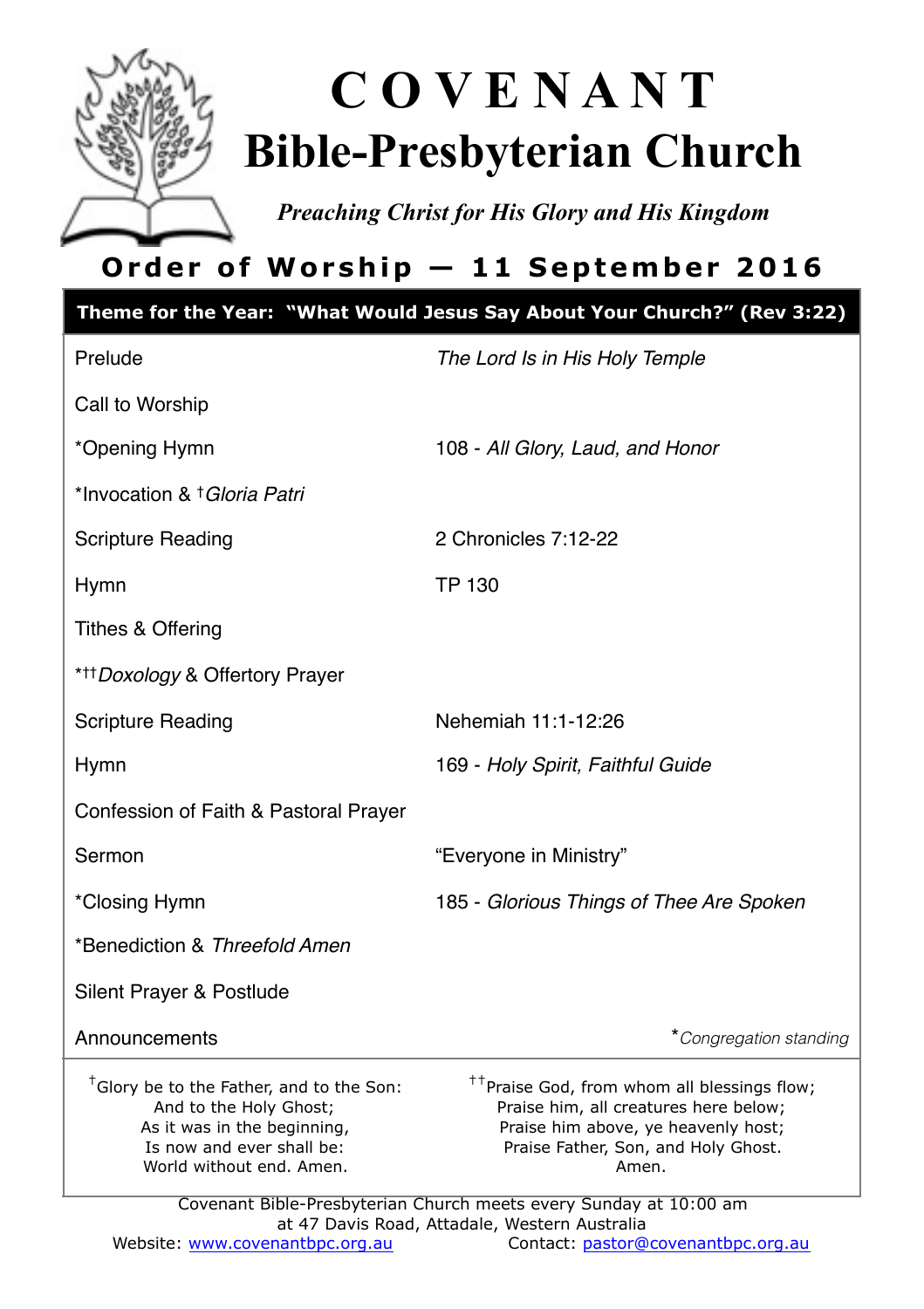#### *Introduction*

The pastors and elders of several Bible-Presbyterian Churches in Australia met in Adelaide from 26 to 28 August 2016.

Jimmy and I represented Covenant Church. Pastor Mathews Abraham and his elder, Stephen Lim, represented Ebenezer Church.

Pastor Timothy Ki, and his elders, Michael Lee and David Yeo, represented Hope Church. And Pastors Ed Paauwe and David Weng represented Providence Church. Most of the wives and some family members were also present.

The purpose was for fellowship, mutual encouragement, and to explore the possibility of future formal fraternal ties.

Some of the pastors had attended the Australian Banner of Truth Conference in February this year. They thought it would be good to continue that fellowship by meeting for an extended time over the Word.

#### *Mutual Ties Already Exist*

There has already been personal ties among some of the pastors - some of them studied together. Pastor Ed, who helps in Providence Church, was our founding pastor.

There has already been ministry in each other's churches - I have spoken at both Hope and Ebenezer Churches in the past. Mathews Abraham, the pastor of Ebenezer Church ministered at our last Bible Conference.

There has also been past and future cooperation. Hope and Ebenezer Churches have combined church camps every few years.

Three churches have also cooperated in inviting Dr Tedd Tripp last year, and Dr Bob Jones III next year. In light of these reasons, it was natural to meet for mutual encouragement.

#### *Fellowship Over the Word*

At the fellowship, I shared on "The Unity of God's Ministers" from Philippians 1:27-2:30. Paul and his fellow ministers co-labored and submitted to one another.

Pastor Timothy Ki shared on "The Character and Preaching Ministry of God's Ministers" from 2 Peter 1:5-11. Many failings of ministers can be forborne, but character failings will lead to many problems.

Pastor Mathews Abrahams shared on "Our Love for God's Ministry and People" from 1 John 2:5-13. The minister ought to be characterized by affection for the church and each other.

#### *Church Reports*

Each church gave a report of their history and activities - sharing their challenges and joys. Providence Church shared their experience of church planting.

It was a fruitful time of encouragement and served as fodder for discussion on our stewardship of our churches. Particularly interesting was the issue of social media use. Each church shared how they handled related difficulties.

#### *Principles of Presbytery*

Pastor Edward Paauwe gave a historical sketch of the B-P Church in Australia, of the beginnings of each church.

What I noted was this - the number of splits over 30 years in Australia, based on personal and doctrinal differences, was particularly disconcerting.

Pastor Ed shared from the Scriptures the 6 Biblical marks of church government:

1. The office bearers were chosen by the people, 2. the office of bishop and elder was identical, 3. there was a plurality of elders in each church, 4. ordination was the act of a Presbytery, 5. there was the privilege of appeal to the assembly of elders, and the power of government was exercised by them in their capacity, and 6. the only Head of the Church is the Lord Jesus Christ.

While the Presbyterian form of government is not in everything an exact copy of the New Testament Church and is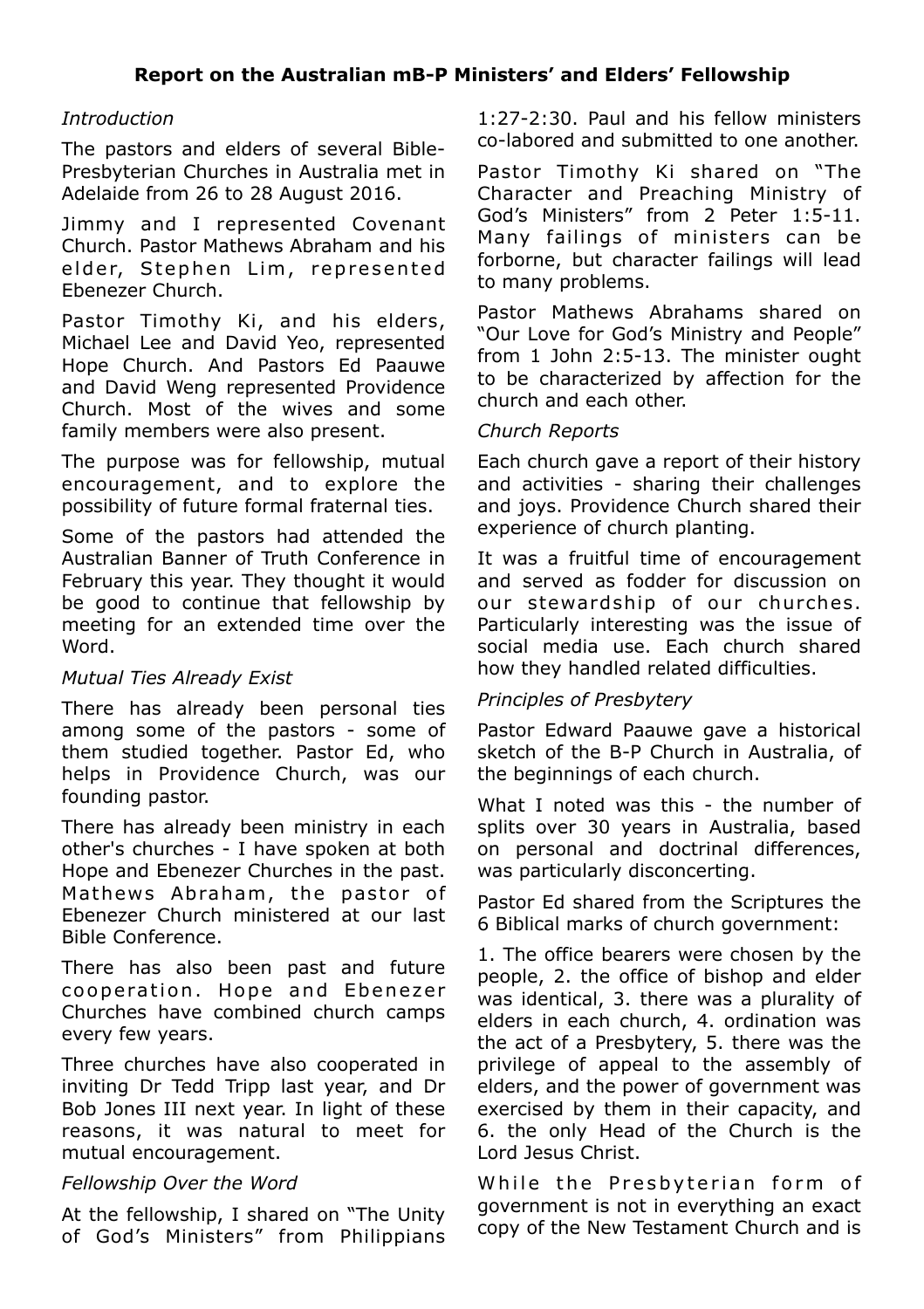wanting in several things; yet it contains all of these marks.

The roles of Presbytery were discussed. Among them: to receive complaints and matters that are unresolved in a church session; to ordain, install, remove, and judge ministers; to resolve questions of doctrine and discipline; to condemn opinions which injure the purity, peace, or unity of the church; to encourage fellowship; and to work for the spiritual well-being of each church while respecting each congregation's liberties.

#### *Reaction*

It was agreed by all that the principles were correct, and working towards Presbytery was desirable. Also, failing to do so acts against the B-P constitution.

The folks were quite upbeat and spoke of their desire for greater cooperation - as it would increase effectiveness in missions and lend greater accountability.

There was also a sombre recounting that if Presbytery had been present, many past problems - both doctrinal and character - may have been addressed.

In fact, 2 prior and separate attempts to form a Presbytery in Australia had been made by Pastor Ed and Pastor Ki.

But it was also agreed, that unless the members of Presbytery were committed to unity, mature Christian character, and mutual love; no Presbytery could work.

And unless there is mutual love and confidence in each other, and subjection to the brethren, no Presbytery could function. Likewise, this is the same in a church session.

#### *Three Proposals*

The pastors and elders agreed to teach their sessions and churches about the principles of Presbytery and formal fraternal ties. It would be very difficult to form a Presbytery if no one is convinced.

It was also proposed that such and similar annual fellowships would be conducted in the various cities in Australia.

Furthermore, it was proposed that the pastors from the churches be present at the upcoming dedication of Hope Church's new church building in April 2017.

#### *Reflection*

It was a very profitable time for Jimmy, Florence, and me. We got to fellowship with the folks in the churches - to rekindle friendships and to meet new friends.

The interstate pastors ministered at Hope and Providence Churches. And we all visited the newly purchased premises of Hope Bible-Presbyterian Church and rejoiced with the provision of our Lord God.

We are grateful for Hope Church for hosting us and for Providence Church for handling the logistics. And there was way too much food - buffet, home-made kimchi, etc.

Thank God for the fellowship and the mutual encouragement and the likemindedness. May the Lord grant us wisdom, resolve, unity, and patience as we work towards a formal fraternal, DV. *~ Pastor*

### $0.0000$

#### **Westminster Larger Catechism**

Q. 95. Of what use is the moral law to all men?

A. The moral law is of use to all men, to inform them of the holy nature and will of God, and of their duty, binding them to walk accordingly, to convince them of their disability to keep it, and of the sinful pollution of their nature, hearts, and lives: to humble them in the sense of their sin and misery, and thereby help them to a clearer sight of the need they have of Christ, and of the perfection of his obedience.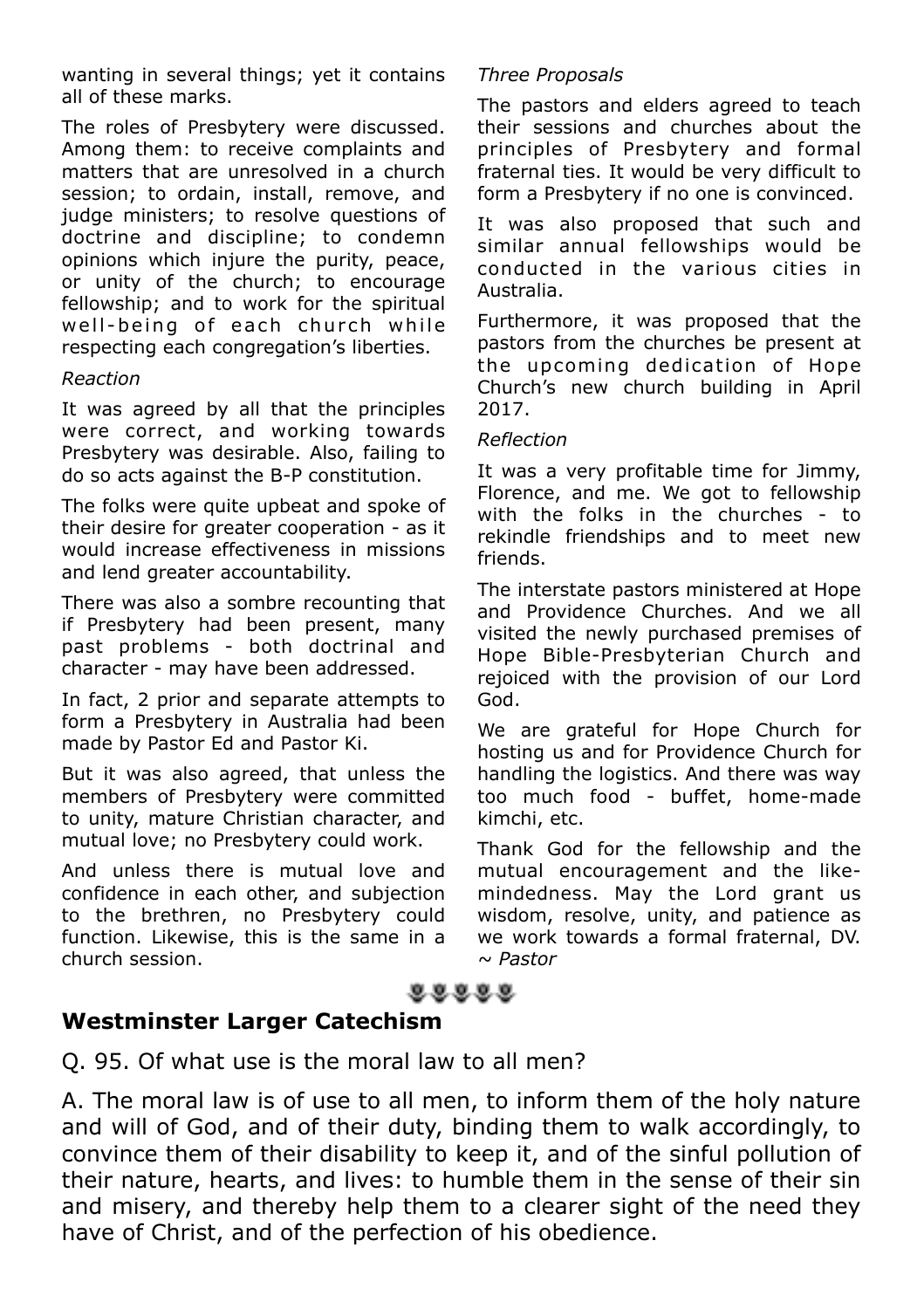# **Worship Service Roster**

| Service                  | This Week (11.9.16)        | Next Week (18.9.16)          |
|--------------------------|----------------------------|------------------------------|
| Speaker                  | Mark Chen                  | Mark Chen                    |
| Worship Leader           | Chris Budiman              | Ken Chong                    |
| Pianist                  | Evelyn Lee                 | Nancy Lim                    |
| Welcomers                | Kim & Jesslyn Leow         | Ian & Merrill Read           |
| <b>Offering Stewards</b> | Terence Lee*, David Lim*   | Yen Fye Yap*, Paul Butler*   |
|                          | Jacob Woo, Rex Sriharan    | Ian Read, Jansen Ng          |
| Usher                    | Angela Yap, August Ng      | Jerome Ng, Jemima Ng         |
| <b>Kitchen Duties</b>    | Merilyn Woo*, Victor Poon, | Florence Orchard*, May Poon, |
|                          | Rosemary Fitzpatrick       | Ken Hong                     |
| <b>Prayer Meeting</b>    | 16 September 2016          | 23 September 2016            |
| Facilitator              | Mark Chen                  | Mark Chen                    |
| Pianist                  | Ian Tay                    | Eugene Lim                   |

#### **Announcements**

- 1. A warm welcome to all worshipers. May God richly bless you. Please stay behind after the service for fellowship and tea.
- 2. Next week's message: "Rejoicing for the Kingdom" (Nehemiah 12:27-47).
- 3. Next week's Junior Worship message "Jesus Helps Me Grow" (Colossians 1.15-20). Speaker - Johnson Lim.
- 4. Young People's Group. Saturday 17 September 2016, 4:30 pm at the Ng residence. Topic - "Why Are There So Many Versions of the Bible?" For more information, please contact Jerome Ng at 0451 124 799.
- 5. Vacation Bible School. 3-5 October 2016 (Mon-Wed). 9am 12.15pm. Theme: "God's Top Ten." Registration ends 18 September. Registration forms are available in the foyer. Volunteers needed! Please contact Ken Chong or Valerie Ong.
- 6. Combined Youth Camp. "Living as Christians in a Non-Christian World." 1-3 December. Speaker: Pastor Ron Nugent. Fee: \$55. For more information, see Eugene or Jerome.
- 7. **Notice of the 7th Annual General Meeting**. Date: Sunday, 25 September 2016. Time: 11:30 pm sharp. Venue: 47 Davis Road, Attadale, WA 6156. Please collect your AGM papers from Terence Lee or Ken Chong.

| <b>Appointments for the Week</b>                         |                        |                  | Last Lord's Day Tithes & Offering, &<br><b>Attendance</b>                                        |
|----------------------------------------------------------|------------------------|------------------|--------------------------------------------------------------------------------------------------|
| WED<br>$10:00$ am                                        | Craft Group            |                  |                                                                                                  |
| <b>FRI</b><br>7:45 pm<br><b>CBI &amp; Prayer Meeting</b> |                        |                  | General Fund - \$2,847.60 (#612 - \$226.00).                                                     |
| <b>SAT</b><br>$4:30$ pm                                  | JF&TF                  |                  | Missions Fund - \$640.00 (#609 - \$120.00, #610 -<br>\$100.00, #611 - \$100.00). Building Fund - |
| $4:30$ pm                                                | YPG                    |                  | $$105.00$ (#390 - \$100.00, #391 - \$5.00). Total                                                |
| $9:00$ am<br><b>SUN</b>                                  | Sunday School          |                  | Tithes & Offering - \$3,592.60.                                                                  |
| $10:00$ am                                               | <b>Worship Service</b> |                  | Attendance - 152.                                                                                |
|                                                          |                        |                  |                                                                                                  |
|                                                          |                        |                  | <b>Building Fund to Date</b>                                                                     |
| Available Building Fund                                  |                        | \$69,855.39      | <b>Building Fund Account:</b>                                                                    |
| <b>Outstanding Pledges</b>                               |                        | \$1,705.00       |                                                                                                  |
| Last Week's Collection                                   |                        | \$105.00         | Covenant Bible-Presbyterian Church                                                               |
|                                                          | Total                  | \$71,660.39      | (Westpac Bank, Applecross)                                                                       |
| Outstanding Loan                                         |                        | $-$ \$416,000,00 | BSB: 036-031<br>Acct: 316969                                                                     |
| Amount Still Needed                                      |                        | \$344,339.61     | <b>SWIFT: WPACAU2S</b>                                                                           |

Deacons: *Ken Chong* 0402 553 313. *LH Chua* 0435 601 373. *Terence Lee* 0418 845 617. *Johnson Lim* 0402 145 682. *Jacob Woo* 0421 212 206.